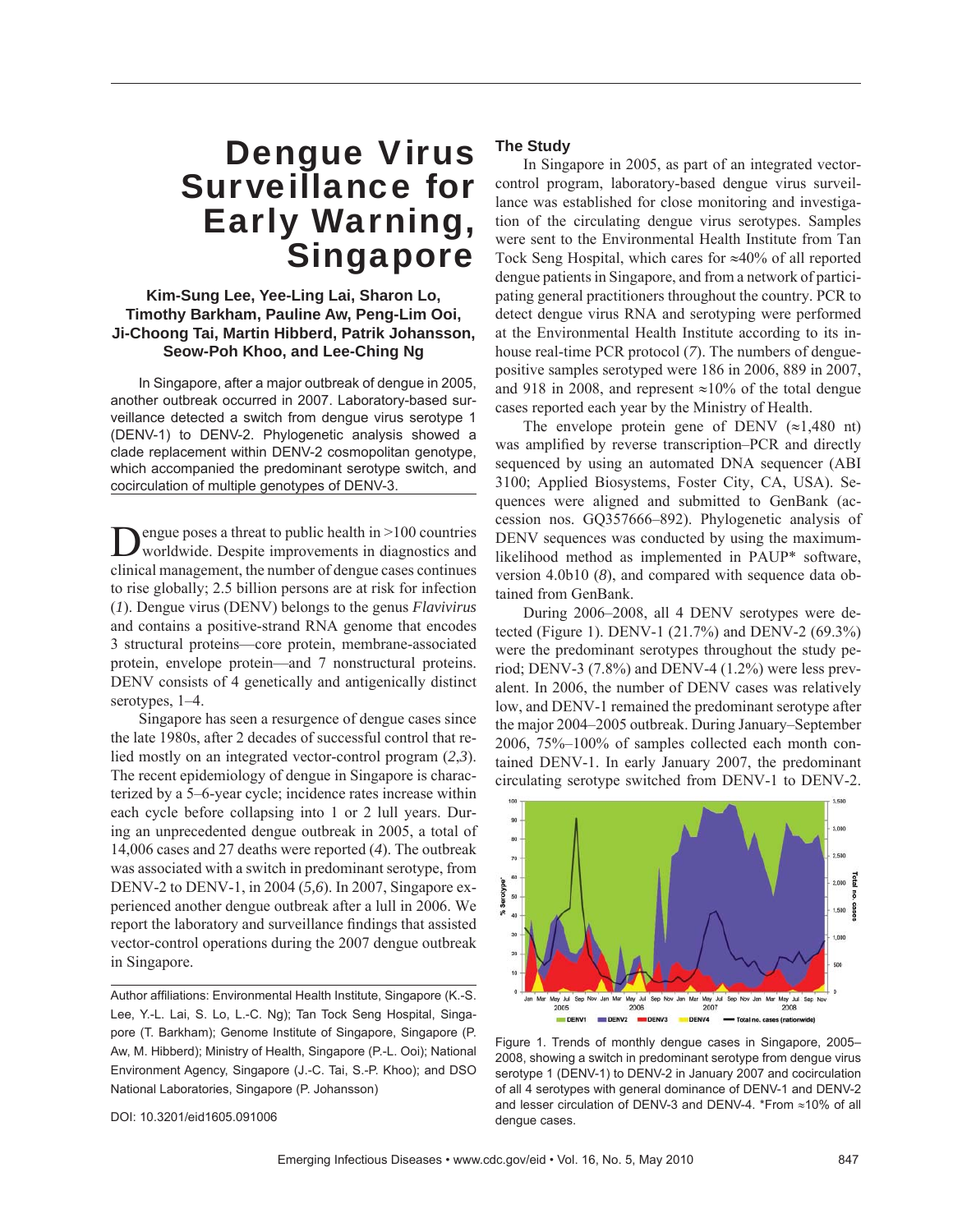### **DISPATCHES**

Early detection of this switch warned of a possible upcoming dengue outbreak. In response, an enhanced vector-control program was activated in February 2007. The proportion of DENV-2–positive samples detected by PCR rose from 57.9% in January 2007 to a peak of 91.0% in July 2007. This increase was accompanied by an increase in the total number of dengue cases reported by the Ministry of Health; cases peaked at 432 in the first week of July 2007. By late August, the number of dengue cases fell to below the warning level (warning level = 256 cases/epidemiologic week) as reported by the Ministry of Health (*9*). During the switch in predominant serotype, fatality rates (0.32% in 2006 and 0.27% in 2007) and dengue hemorrhagic fever rates (2.4% in 2006 and 2.1% in 2007) did not differ substantially among the reported cases. During this same period of extensive surveillance, 5.2% of the samples in 2007 and 10.8% in 2008 were detected as DENV-3. Our spatial analysis indicated localized emergence of DENV-3 in the eastern region of the country in 2007 and in the central region in 2008. Enhanced control was also attempted in these areas to prevent the spread of the serotype that had been uncommon in Singapore.

Phylogenetic analysis of DENV-2 envelope gene sequences showed that the switch in predominant serotype in early 2007 coincided with a clade replacement within DENV-2. During 2000–2008, 2 distinct subclades, with strong temporal topology, were found within the cosmopolitan genotype (Figure 2). Specifically, DENV-2 isolates obtained before 2007 formed the subclade herein referred to as the old clade, whereas isolates obtained in 2007 and later formed the new clade with strong bootstrap support. Because 1 of the DENV-2 isolates sampled in 2005 clustered with the new clade but fell closer to the root of that clade, in situ evolution giving rise to DENV-2 viruses that subsequently replaced the old clade viruses is highly likely. A GenBank sequence that belonged to DENV-2, sampled in 2007 in Vietnam, grouped within the new clade, indicating that this virus strain was not re-



Figure 2. Maximum-likelihood tree showing the phylogenetic relationship of A) dengue virus serotype 2 (DENV-2) and B) DENV-3 from Singapore and global isolates based on the envelope protein gene. EHI, sequence data generated at Environmental Health Institute; new clade, isolates obtained in 2007 and later; old clade, isolates obtained before 2007. Numbers on branches represent bootstrap percentages; only those >80% are shown. Scale bars indicate substitutions per site.